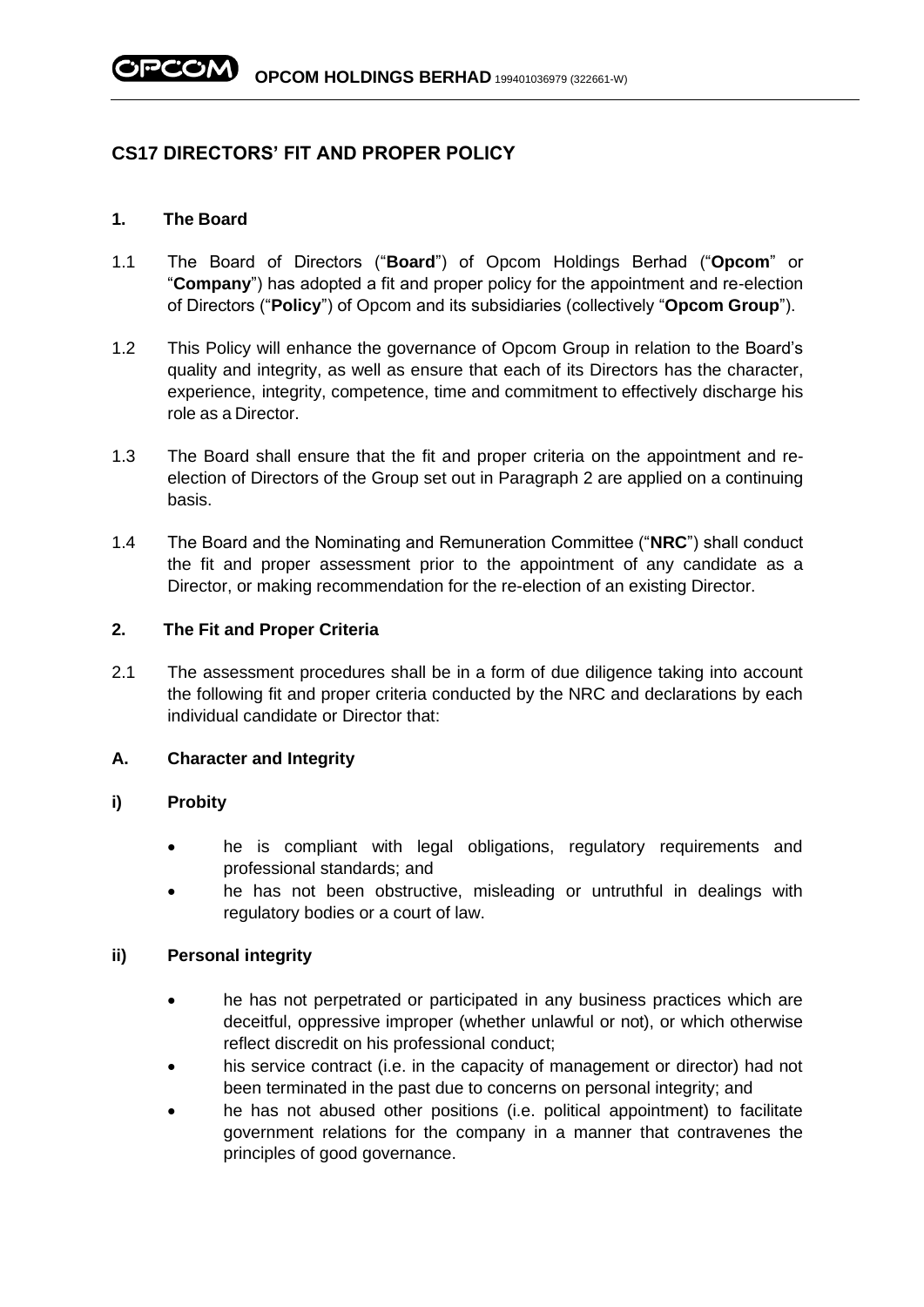### **iii) Financial integrity**

- he manages personal debts or financial affairs satisfactorily and with good financial standing based on report from a credit rating agency; and
- he demonstrates ability to fulfil personal financial obligations as and when they fall due.

### **iv) Reputation**

- he is of good repute in the financial and business community;
- he has not been the subject of civil or criminal proceedings or enforcement action, in managing or governing an entity for the past 10 years; and
- he has not been substantially involved in the management of a business or company which has failed (such as GN3 or PN17 company), where that failure has been occasioned in part by deficiencies in that management.

## **B. Experience and Competence**

## **i) Qualification, training and skills**

- he possesses education qualification that is relevant to the skill set that the Director is earmarked to bring to bear onto the boardroom (i.e. a match to the Board skill set matrix);
- he has a considerable understanding on the workings of a corporation;
- he possesses general management skills of at least 5 years as well as understanding of corporate governance and sustainability issues;
- he keeps knowledge current based on continuous professional development; and
- he possesses leadership capabilities and a high level of emotional intelligence.

### **ii) Relevant experience and expertise**

he possesses relevant experience and expertise with due consideration given to past length of service, nature and size of business, responsibilities held, number of subordinates as well as reporting lines and delegated authorities.

### **iii) Relevant past experience or track record**

- he had a career of a senior management or high level position in a comparable organisation for at least 5 years, and was accountable for driving or leading the organisation's governance, business performance or operations; and
- he possesses commendable past performance record as gathered from the results of the Board Effectiveness Evaluation or based on the financial and non-financial performance of the corporation where the person identified for appointment as a director was involved.